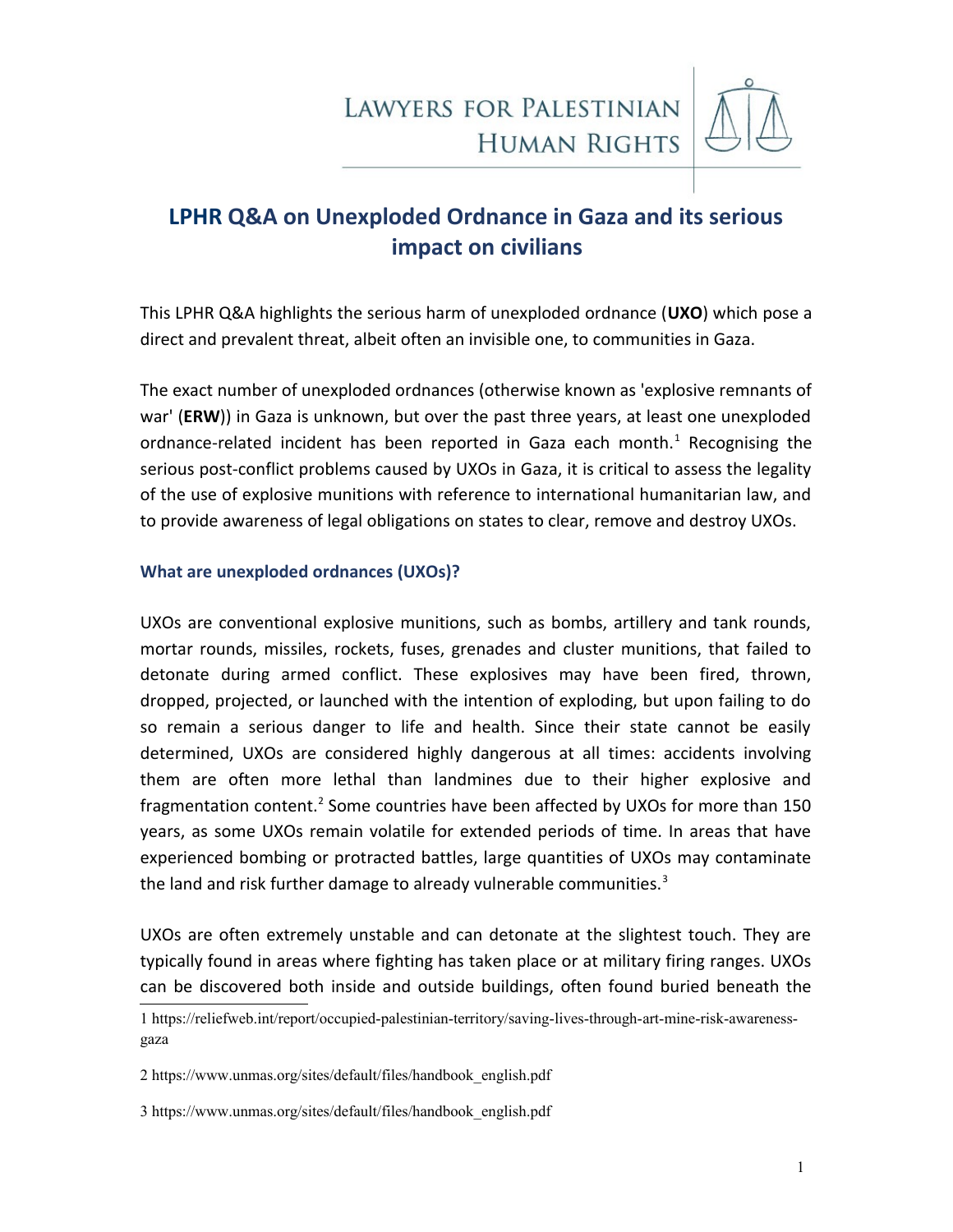

ground or hidden beneath rubble and collapsed walls. They can even be found lodged in trees, fences and inside homes. Injuries can often occur when people are farming or undertaking construction work in a contaminated area and touch, move or tamper with UXOs. Some UXOs contain motion-sensitive fuses or magnetic sensors; others may have a timed self-destruct feature that may not have functioned properly. UXOs can lay dormant for years throughout the landscape and yet can explode at the slightest disturbance. This is worsened by the ease with which UXOs blend into the landscape. UXOs come in various "military colours" – khaki, brown, green, grey – or can be unpainted, and are usually made of metal or plastic. If they have been left in open terrain for a long time, UXOs may be rusted and discoloured, partially hidden, obscured by dirt and mud, which makes them difficult to recognise. Despite often looking harmless, they remain extremely dangerous.

### **What are the environmental impacts of UXOs?**

UXOs do not only present a risk to human health through their potential to explode. The degradation of UXOs over time poses significant risks to human health through the contaminant that they release into the natural environment. Some of the contaminants include elements such as lead, antimony, uranium, dinitro toluene, trinitrotoluene, and hexahydro-1, -3,5-trinitro-1,3,5-triazine (RDX) which are generally resistant to biological treatment and remain in the biosphere.<sup>[4](#page-1-0)</sup> These contaminants can leak into groundwater, contaminate foodstuff, damage organs and skin via direct contact, and are often more resistant and expensive to clean up than the undegraded munitions themselves. Degraded munitions also have an increased potential to disseminate more widely, meaning that UXOs can have a geographically dispersed impact.<sup>[5](#page-1-1)</sup>

#### **What is the current situation with UXOs in Gaza right now?**

Heavy conflict and frequent military offensives in Gaza have resulted in large areas of land being contaminated by various explosive remnants of war. The is no estimated total number, however, an indication of its large scale is provided by the United Nations Mine Action Service (**UNMAS**), which has reported that from 2014 to March 2022, Explosive Ordnance Disposal (**EOD**) callouts have led to the recovery and destruction of

<span id="page-1-0"></span><sup>4</sup> [https://aoav.org.uk/2020/the-environmental-consequences-of-explosive-weapon-use-uxo/#\\_edn1](https://aoav.org.uk/2020/the-environmental-consequences-of-explosive-weapon-use-uxo/#_edn1)

<span id="page-1-1"></span><sup>5</sup> <https://blogs.icrc.org/law-and-policy/2021/12/16/environmental-impacts-explosive-ordnance/>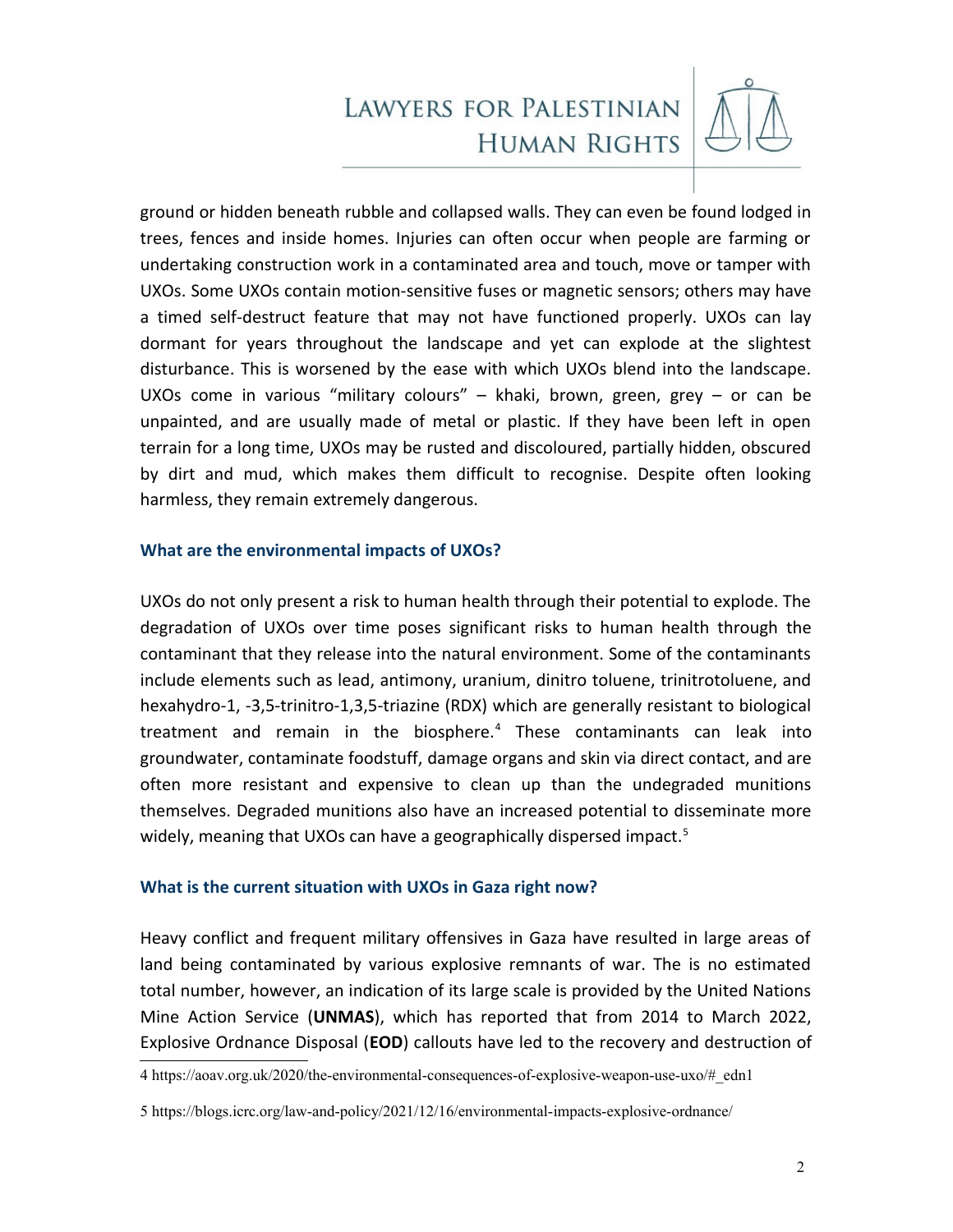

8,786 UXO from UN premises, reconstruction sites and civilian structures under UNMAS supervision in Gaza.<sup>[6](#page-2-0)</sup> In June 2021, the Explosives Engineering Department in Gaza estimated there to be at least 700 new suspicious objects and exploded and unexploded ordnances in the Gaza Strip resulting from the May 2021 hostilities, including remnants of artillery and tank shells, shrapnel of guided missiles and shrapnel of air-dropped bombs.<sup>[7](#page-2-1)</sup> Furthermore, at that time it was reported that due to lack of equipment, resources and capabilities resulting from the Israeli-imposed closure on the Gaza Strip, the technical crews at the Ministry of Interior in the Gaza Strip were unable to deal with, defuse or destroy these munitions.<sup>[8](#page-2-2)</sup> It is also reported by UNMAS that it surged additional EOD and bomb clearance teams to Gaza to remove and destroy new and existing UXO contamination posing a threat to the UN and Gaza communities.

### **How many casualties of UXOs have there been in Gaza?**

According to UNMAS, between 2009 and 2020, 337 people are reported to have been killed or injured by explosive remnants of war in Gaza and the West Bank.<sup>[9](#page-2-3)</sup> The fatalities include 25 adults and 16 children. There have been further victims and survivors of UXO incidents since 2020. For example, on 9 June 2021, an eight-year-old Palestinian boy was killed, and his 16-year-old brother was maimed when UXO they had found exploded in Gaza City.<sup>[10](#page-2-4)</sup> LPHR's Child Rights Bulletins have documented other tragic UXO fatality and injury incidents against children in Gaza over the last several years.<sup>[11](#page-2-5)</sup> This aligns with the stark observation made by UNMAS in 2020:

<span id="page-2-0"></span>6 [State of Palestine | UNMAS](https://www.unmas.org/en/programmes/state-palestine)

<span id="page-2-1"></span>7 [https://pchrgaza.org/en/israeli-offensive-remnants-including-projectiles-and-explosive-objects-threaten](https://pchrgaza.org/en/israeli-offensive-remnants-including-projectiles-and-explosive-objects-threaten-civilians-lives-in-gaza-strip/)[civilians-lives-in-gaza-strip/](https://pchrgaza.org/en/israeli-offensive-remnants-including-projectiles-and-explosive-objects-threaten-civilians-lives-in-gaza-strip/)

<span id="page-2-2"></span>8 [https://pchrgaza.org/en/israeli-offensive-remnants-including-projectiles-and-explosive-objects-threaten](https://pchrgaza.org/en/israeli-offensive-remnants-including-projectiles-and-explosive-objects-threaten-civilians-lives-in-gaza-strip/)[civilians-lives-in-gaza-strip/](https://pchrgaza.org/en/israeli-offensive-remnants-including-projectiles-and-explosive-objects-threaten-civilians-lives-in-gaza-strip/) 

<span id="page-2-3"></span>9 <https://www.unmas.org/en/programmes/state-palestine>(see Palestine Programme EORE Portfolio 2019/2020, pages 4-5)

<span id="page-2-4"></span>10 [https://www.dci-palestine.org/uxo\\_kills\\_palestinian\\_boy\\_in\\_gaza\\_city\\_maims\\_his\\_brother](https://www.dci-palestine.org/uxo_kills_palestinian_boy_in_gaza_city_maims_his_brother)

<span id="page-2-5"></span>11 <https://lphr.org.uk/latest-news/lphr-child-rights-bulletin-for-the-period-1-november-31-december-2020/> Further LPHR Child Right Bulletins can be accessed here: [https://lphr.org.uk/legal-projects/childrens](https://lphr.org.uk/legal-projects/childrens-rights-project/)[rights-project/](https://lphr.org.uk/legal-projects/childrens-rights-project/)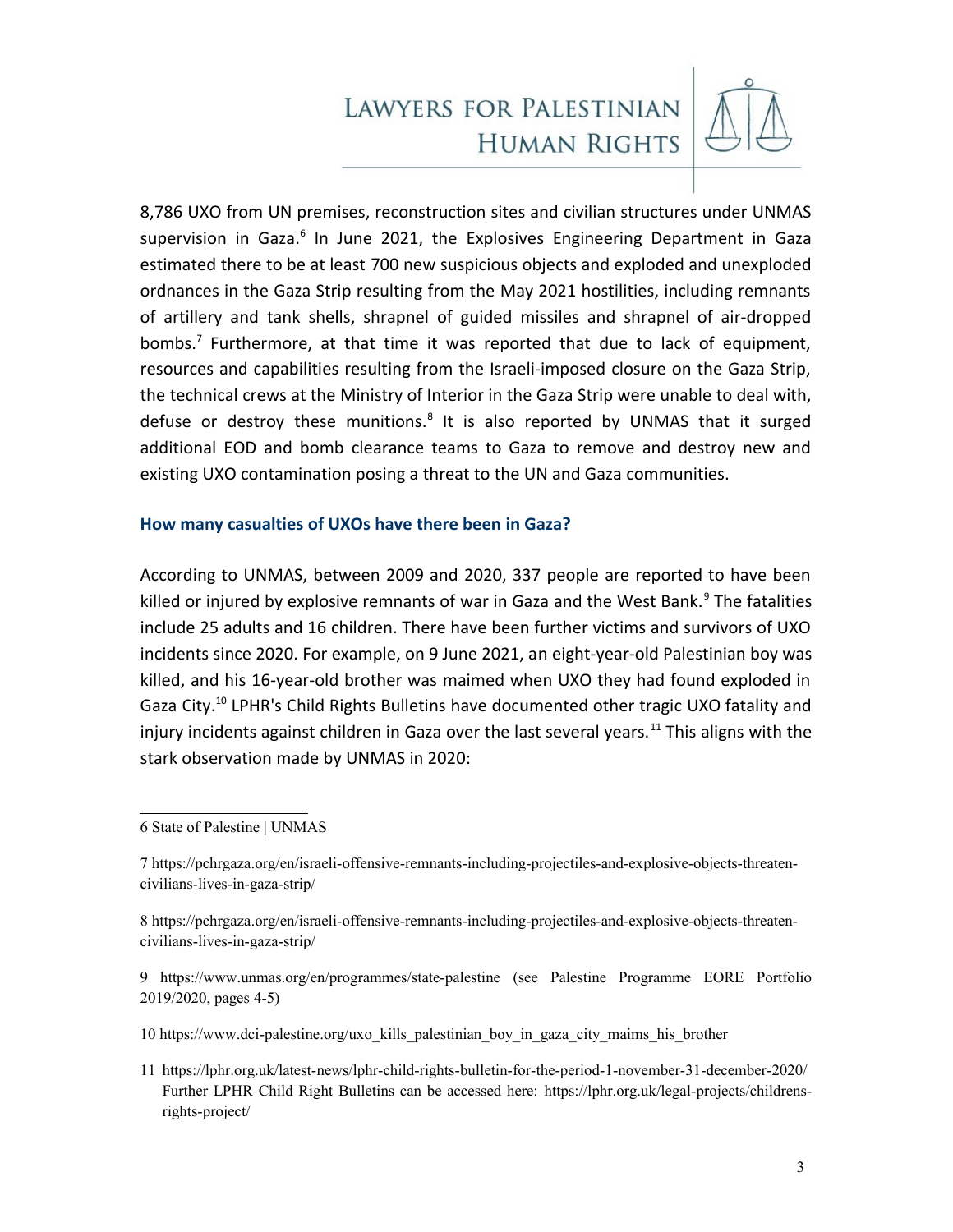

*"Reflecting the pattern of the protracted crisis in Gaza and the pattern of military escalations, the number of ERW incidents resulting in injury and death has not declined. The incidents continue to occur despite the unremitting work of UNMAS in raising awareness and educating the population about the dangers of ERW, with a common cause behind ERW accidents being civilians tampering with discovered ERW."[12](#page-3-0)*

## **Are the types of munitions involved in UXO-related incidents permissible or prohibited under IHL?**

Israel's military forces has deployed explosive munitions during military operations in Gaza, including mortars, rockets and bombs. They are not prohibited under international humanitarian law, but their use in heavily populated areas would be illegal if used in violation of the international humanitarian law principles of distinction, proportionality and precaution. These principles have the status of customary international law, and are binding on all state and non-state actors.

Accordingly, the use of explosive munitions would be illegal under international humanitarian law if used in violation of the principle of distinction between civilian objects and military objectives, as attacks may only be directed against military objectives in armed conflicts. Similarly, their use would be illegal if used in violation of the principle of proportionality, which requires that even if an attack is allowed, the incidental loss of civilian life, injury to civilians, or damage to civilian objects, must not be excessive in relation to the expected military advantage. Finally, their use would be illegal if used in violation of the principle of precaution, which obliges that all feasible precautions must be taken to avoid, and in any event to minimise, incidental loss of civilian life, injury to civilians and damage to civilian objects.

White phosphorus (**WP**) is a chemical substance dispersed in bombs, rockets, mortars, and artillery shells, mainly used to disrupt visibility on the ground as it emits dense white smoke. WP reacts with oxygen and once in contact with air it becomes incendiary and burns through any substance it touches, including the human body.<sup>[13](#page-3-1)</sup> Israel's military forces repeatedly used WP munitions in populated areas during its "Operation Cast Lead" in December 2008-January 2009. The use of WP resulted in killing and injuring civilians, and damaging crucial civilian structures, including two hospitals, and a

<span id="page-3-0"></span><sup>12</sup> <https://www.unmas.org/en/programmes/state-palestine>(see Palestine Programme EORE Portfolio 2019/2020, pages 4-5)

<span id="page-3-1"></span><sup>13</sup> <https://www.un.org/unispal/document/auto-insert-208982/>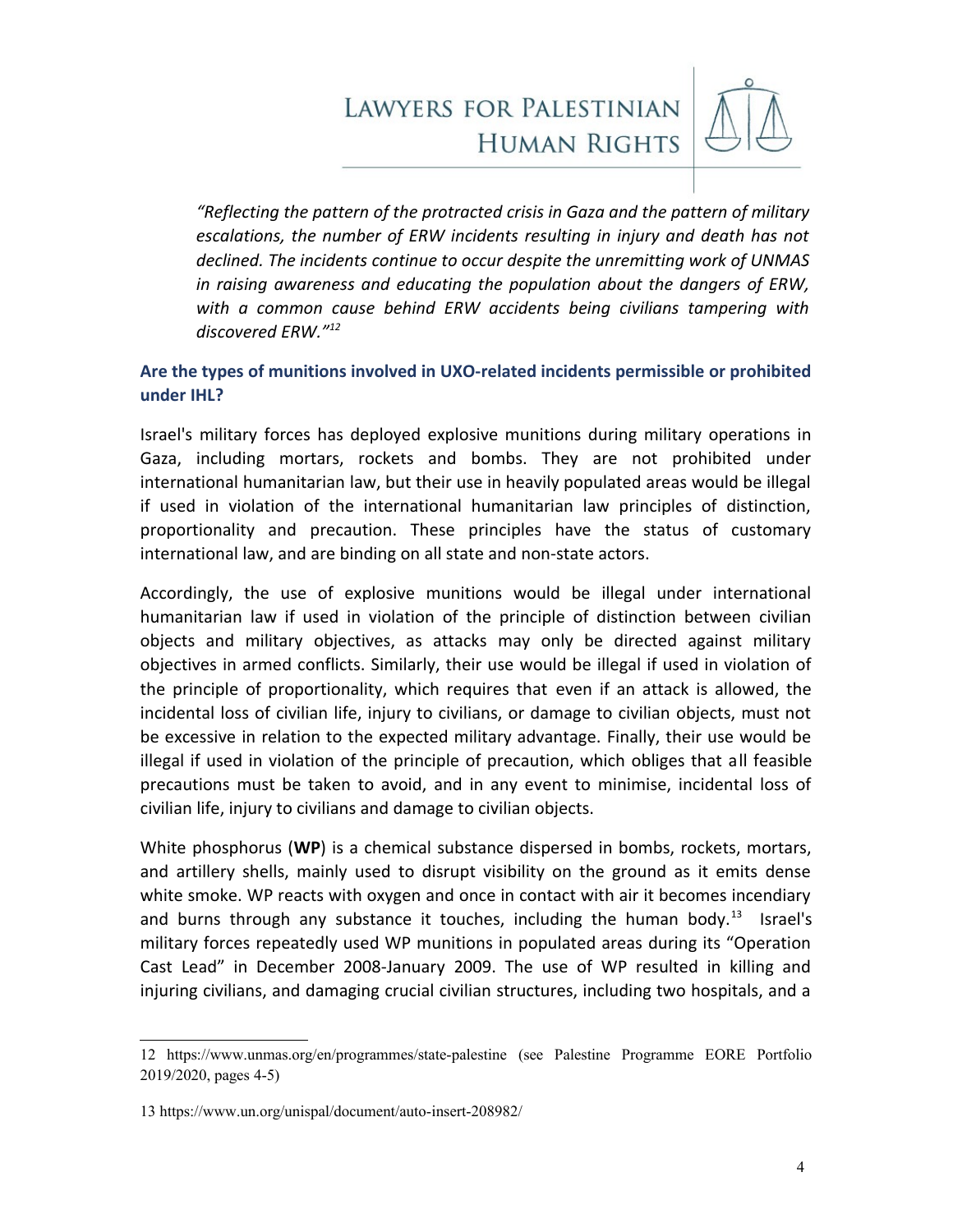

humanitarian shelter for between 600 and 700 civilians.<sup>[14](#page-4-0)</sup> WP canisters were amongst the most common UXOs found in Gaza after Operation Cast Lead.<sup>[15](#page-4-1)</sup> While WP munitions are not considered chemical weapons and are not prohibited under law, the UN independent experts' Fact-Finding Mission commissioned to examine possible serious international crimes during Operation Cast Lead, made the following important finding in its September 2009 report:

"... *[the Mission] finds that the Israeli armed forces were systematically reckless in determining its use in built-up areas. Moreover, doctors who treated patients with white phosphorous wounds spoke about the severity and sometimes untreatable nature of the burns caused by the substance. The Mission believes that serious consideration should be given to banning the use of white phosphorous in built-up areas.*" (Para. 48 of report)

The UN independent experts' mission further found that "*the risks it [white phosphorous] posed to the civilian population and civilian objects in the area under attack were excessive in relation to the specific military advantages sough*t", in apparent serious violation of the obligations under international humanitarian law to comply with the fundamental civilian protection principles of proportionality and feasible precautions. Israel's military forces were reported to have used air-burst WP shells in populated areas, despite having direct access to a non-lethal alternative to WP smoke shells.<sup>[16](#page-4-2)</sup> As a result of its use, civilians needlessly suffered and died, as well as leaving a legacy of UXO contamination that posed a grave threat to the civilian population postconflict. For example, the UN independent expert' mission reported in September 2009:

"*Schools and the roads towards them occasionally remained unsafe because of the presence of explosive remnants of war. Two Palestinian children were killed by those explosives in Zeytoun shortly after the ceasefire was declared. The Mission heard reports that some children were injured by white phosphorus on their way to school.*" (Para. 1272 of report)

<span id="page-4-0"></span><sup>14</sup> <https://www2.ohchr.org/english/bodies/hrcouncil/docs/12session/a-hrc-12-48.pdf>Paragraph 890: "The Mission has recounted a number of incidents where it has particular concern about the choice to use white phosphorous. These incidents have been addressed in detail elsewhere and include the incidents at the UNRWA compound in Gaza City, the attacks on al-Quds and al-Wafa hospitals, also in Gaza City, and the use of white phosphorous in the attack on the Abu Halima family to the north of al-Atatra and in Khuz'a."

<span id="page-4-1"></span><sup>15</sup> <https://www.un.org/unispal/document/auto-insert-208982/>

<span id="page-4-2"></span><sup>16</sup> <https://www.hrw.org/report/2009/03/25/rain-fire/israels-unlawful-use-white-phosphorus-gaza>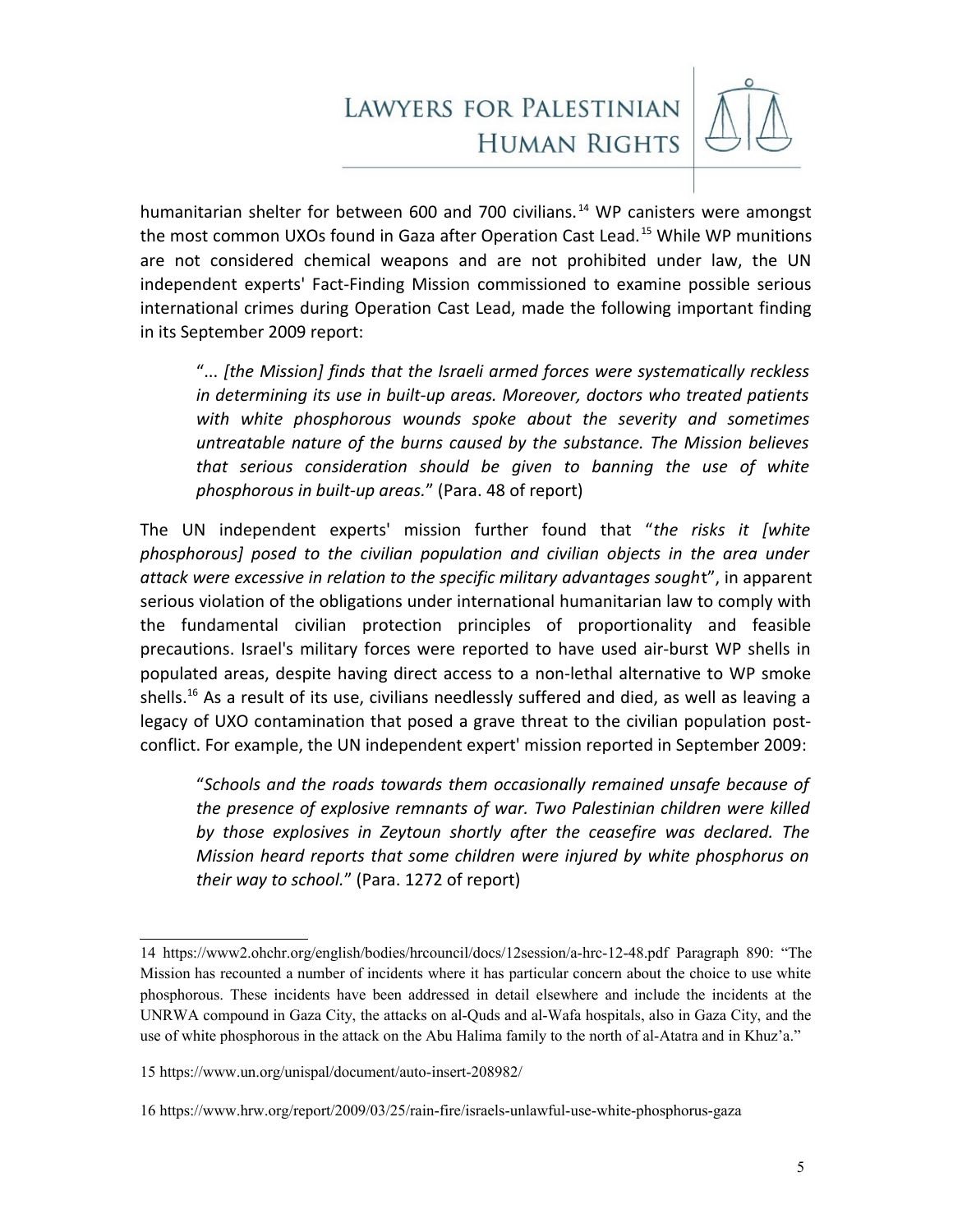

### **How can the risks of UXO be mitigated during armed conflict?**

To mitigate the post-conflict risks and damage UXOs pose to civilians, explosive ordnance must be employed in such a way as to ensure that attacks are fully compliant with international humanitarian law obligations engaged by military targeting in armed conflict, including that those attacks are proportionate, directed at distinct military objectives, and that all feasible precautions are taken.

Widespread area bombardments and air-burst munitions, which treat distinct military objectives as a single military objective in civilian-populated areas, increase the risk of UXOs causing incidental, collateral civilian harm. The international legal framework for dealing with UXOs is a developing area of international law.

### **What international law governs states' obligations concerning UXOs?**

The first multilaterally negotiated international legal instrument to deal with the problem of unexploded and abandoned ordnance was Protocol V on Explosive Remnants of War of the UN Convention on Certain Conventional Weapons, which came into force in 2006. To date, this remains the only instrument which sets out states' obligations concerning UXOs.

Article 3 sets out a range of commitments for contracting parties concerning the clearance, removal and destruction of explosive remnants of war following the cessation of hostilities. These obligations extend to include circumstances where contracting parties do not exercise territorial control over an area but have caused UXOs to be present there. In this scenario, the user of the UXO bears the responsibility to provide clear-up support through bilateral agreement or through a mutually agreed third party, including through the United Nations or other relevant organisations.

Article 4 also carries obligations for contracting parties and other parties to an armed conflict to record, retain and transmit information on the use or abandonment of UXOs for the facilitation of clearance, as well as to reduce the risk they pose to civilians.

Israel is not a contracting party to Protocol V on Explosive Remnants of War, and so the treaty carries no legal force against any UXOs arising out of their actions or in territory which they control. Palestine is a contracting party and so Protocol V does affect its obligations under international law.

Whilst Israel is not a signatory to Protocol V on Explosive Remnants of War, Article 54(2) of the 1977 Additional Protocol I prohibit states from attacking, destroying or rendering useless objects indispensable to the civilian population. The Additional Protocols of the